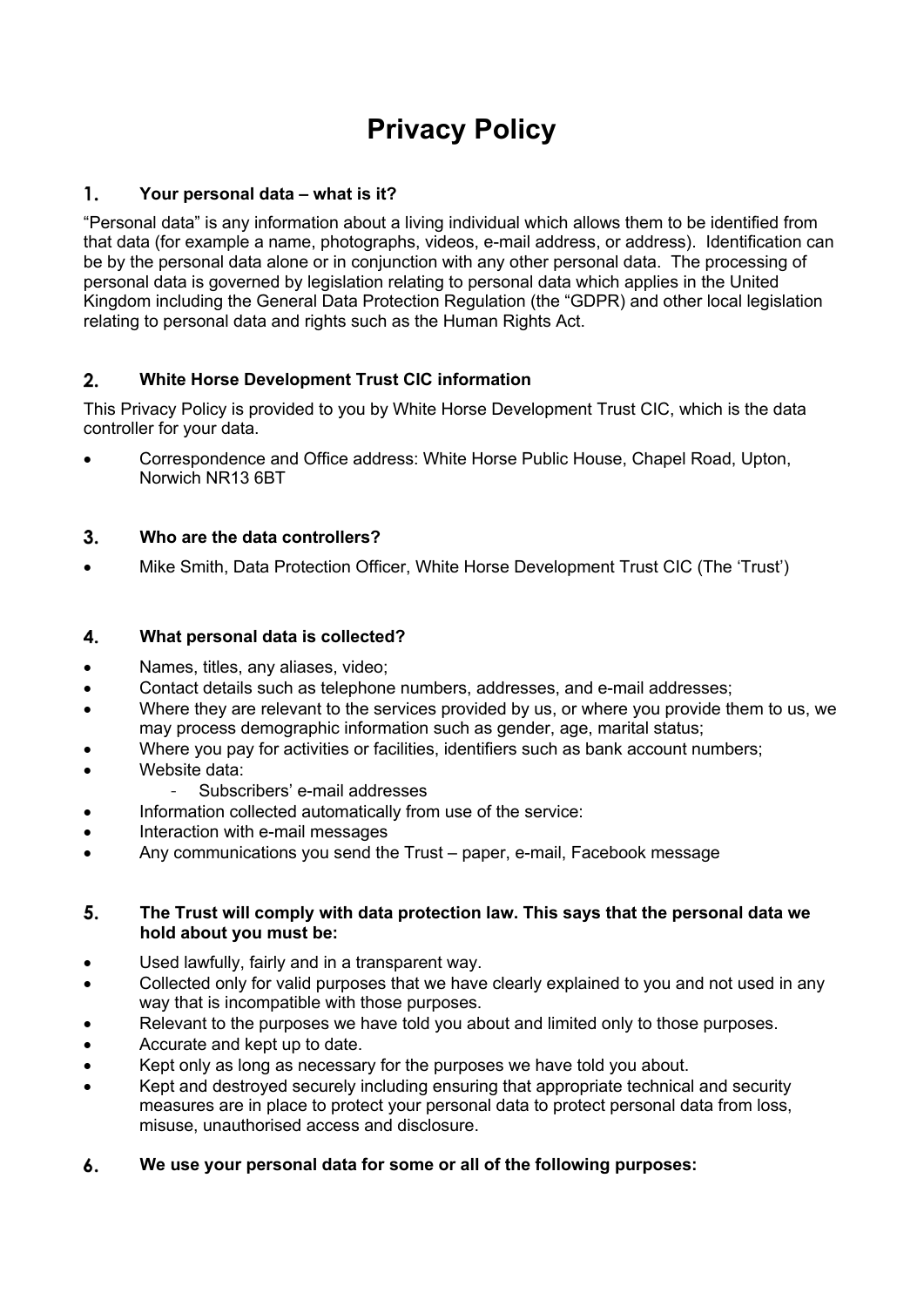- To deliver services including to understand your needs to provide the services that you request and to understand what we can do for you and inform you of other relevant services;
- To confirm your identity to provide some services:
- To contact you by post, e-mail, telephone
- To help us to build up a picture of how we are performing;
- To prevent and detect fraud and corruption in the use of Trust funds and where necessary for law enforcement functions;
- To enable us to meet all legal and statutory obligations;
- To promote the interests of the Trust;
- To maintain our own accounts and records;
- To seek your views, opinions or comments;
- To notify you of changes to our facilities, services, events and staff, and directors;
- To send you communications which you have requested and that may be of interest to you. These may include information about events, campaigns, appeals, other new projects or initiatives;

• To allow the statistical analysis of data so we can plan the provision of services.

Our processing may also include the use of CCTV systems for the prevention and prosecution of crime.

#### 7. **What is the legal basis for processing your personal data?**

The Trust has certain duties. Most of your personal data is processed for compliance with a legal obligation which includes the discharge of the Trust's legal functions. Sometimes when exercising these functions, it is necessary to process personal data of directors, staff and shareholders. We will always take into account your interests and rights. This Privacy Policy sets out your rights and the Trust's obligations to you in detail.

Sometimes the use of your personal data requires your consent. We will first obtain your consent to that use.

#### 8. **Sharing your personal data**

The Trust will implement appropriate security measures to protect your personal data. This section of the Privacy Policy provides information about the third parties with whom the Trust will share your personal data. These third parties also have an obligation to put in place appropriate security measures and will be responsible to you directly for the manner in which they process and protect your personal data. It is likely that we will need to share your data with some or all of the following (but only where necessary):

• Our agents, suppliers and contractors. For example, we may ask a commercial provider to publish or distribute newsletters on our behalf, or to maintain our database software.

#### 9. **How long do we keep your personal data?**

We will keep some records permanently if we are legally required to do so. We may keep some other records for an extended period of time. For example, it is current best practice to keep financial records for a minimum period of 8 years to support HMRC audits or provide tax information. We may have legal obligations to retain some data in connection with our statutory obligations as a community trust. The Trust is permitted to retain data in order to defend or pursue claims. In some cases, the law imposes a time limit for such claims (for example 3 years for personal injury claims or 6 years for contract claims). We will retain some personal data for this purpose as long as we believe it is necessary to be able to defend or pursue a claim. In general, we